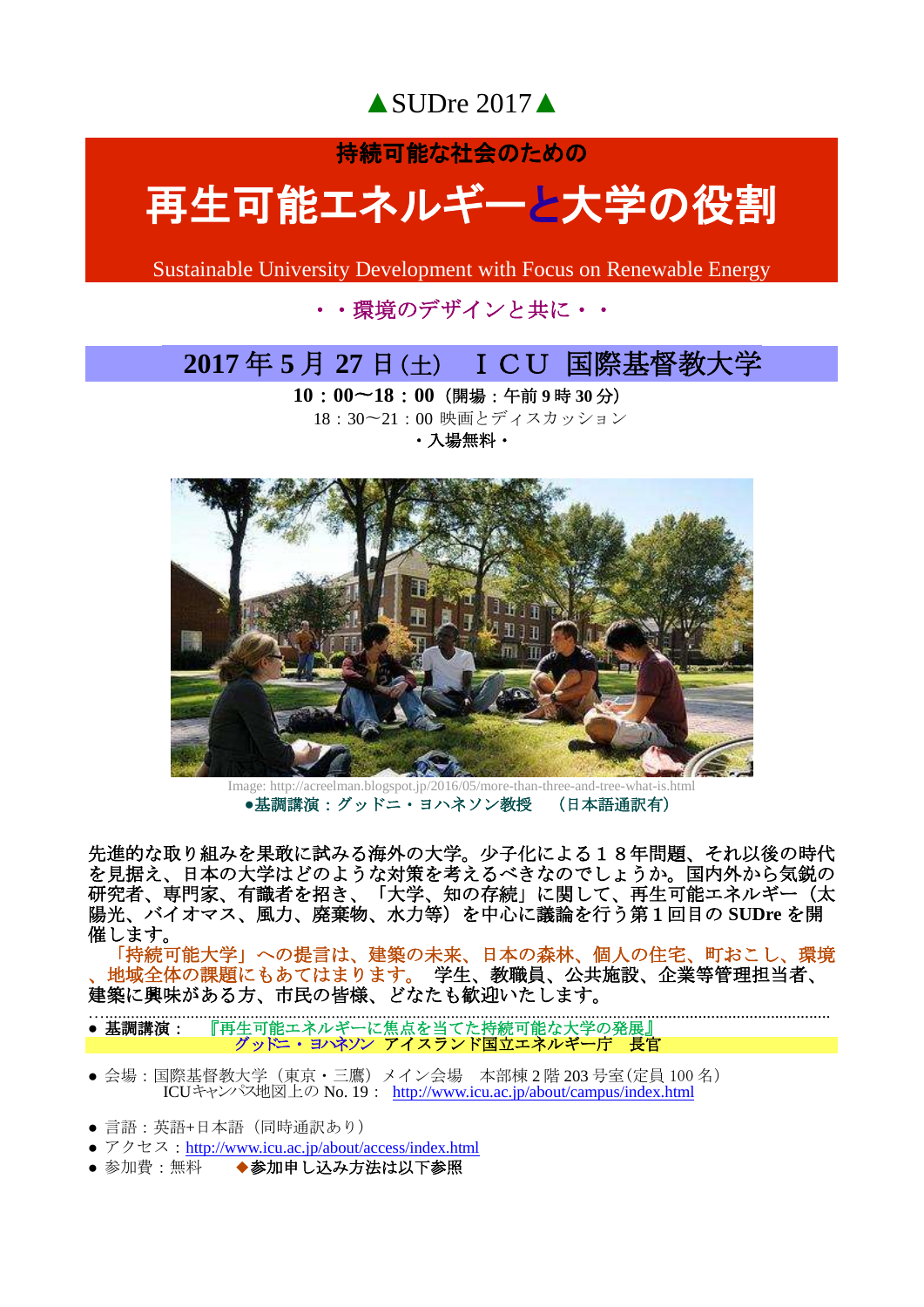■参加申し込み

 会場の準備のため人数確認をします。参加を希望される方は下記のアドレスに申し込みをして 下さい。 ●5月19日 (金) 締切り ■送り先 hitzer@icu.ac.jp

 タイトルを「**SUDre 2017** 参加希望」とし、 参加希望者名(できましたら所属も)と参加希望セッション番号(A~G/複数可)をお書き下さい。

#### メールの申し込みで登録完了となります。こちらからの返信はありません。

(万一、会場の定員を超える場合はご連絡させて頂きます。) 申し込み後、キャンセルされる方は必ずその旨、 ご連絡下さい。(個人情報は保護されます。ご質問、ご意見、ご提案がありましたらどうぞ。)

**2017** 年 **5** 月 **27** 日(土)

| ■第1部                           |                                                                    |
|--------------------------------|--------------------------------------------------------------------|
| A オープニング セッション<br>$10:00 \sim$ | ・ご挨拶 駐日アイスランド大使 ハンネス・ヘイミッション氏<br>・講演 アイスランド国立エネルギー庁 長官 グッドニ・ヨハネソン氏 |
|                                | 『再生可能エネルギーに焦点を当てた持続可能な大学の開発』                                       |
| $\frac{B}{C}$ セッション 2 11:00~   | ・牛山 泉 足利工業大学理事長<br>「地中熱ヒートポンプ」                                     |
| 環境資源の活用:<br>地熱、小規模水力、風力        | ・吉岡 剛氏 (環境エネルギー政策研究所)<br>『日本の大学における持続可能な風力発電と小型水力発電の活用』            |
|                                | 休憩 (大学内外に食堂あり) 12:30~                                              |
| ■第2部                           |                                                                    |
| C セッション 3<br>14:00 $\sim$      | ・オスカー・バーテンシュタイン Ecolifelab & Spanner K.K. 社長<br>『バイオマスによる熱電併給      |
| 大学資源の活用:                       | ~木質チップ・ペレットのガス コージェネレーションを例に~』                                     |
| バイオマスと廃棄物からの熱と雷力               | ・太田昇 岡山県 真庭市長<br>『真庭市と市内の学校におけるバイオマスエネルギーの活用』                      |
|                                |                                                                    |
| D セッション 4<br>16:10 $\sim$      | ・鮎川 ゆりか教授(千葉商科大学)<br>『千葉商科大学におけるメガソーラー施設』                          |
| 太陽の活用:熱と光                      | 他大学の事例 (交渉中)                                                       |
| <b>E 総評</b><br>$17:50 - 18:00$ | ・木村護郎クリストフ教授(上智大学 )                                                |
| ■第3部                           | 休憩 18:00~                                                          |
|                                |                                                                    |
| 映画<br>$18:30 \sim$<br>F        | 映画上映:『日本と再生』<br>·河合弘之氏(映画監督·弁護士)                                   |
| G パネルディスカッション<br>$\sim$ 21:00  | ・飯田哲也氏(環境エネルギー政策研究所所長)他                                            |
|                                | (プログラムは変更の可能性があります。)                                               |

 SUDre2017 に関連する情報のメーリングリストに登録をご希望される方はご連絡下さい。次回の SUDre 開催日時の決定後、お知ら せします。 皆様のご参加をお待ちしております。 **SUD re** ブログ**:** <https://sudworkshops.wordpress.com/>

................................................................................

主催: ▲SUDre2017▲ (スードレ Sustainable University Development Renewable Energy)運営委員会 Hitzer Eckhard, M. Langager, 宮崎 修行、 木部 尚志(以上、国際基督教大学) 木村護郎クリストフ(上智大学) 鮎川 ゆりか(千葉商科大学)、茂木もも子(東京家政大学)、宿谷昌則(東京都市大学)、 J.Raupach(立命館大学)、 協賛:日本 ICU 財団、 JSPS (ドイツ語圏日本学術振興会研究者同窓会) 協力:Teaspoons of Change (http://teaspoonsofchange.org/), Advantage Austria Japan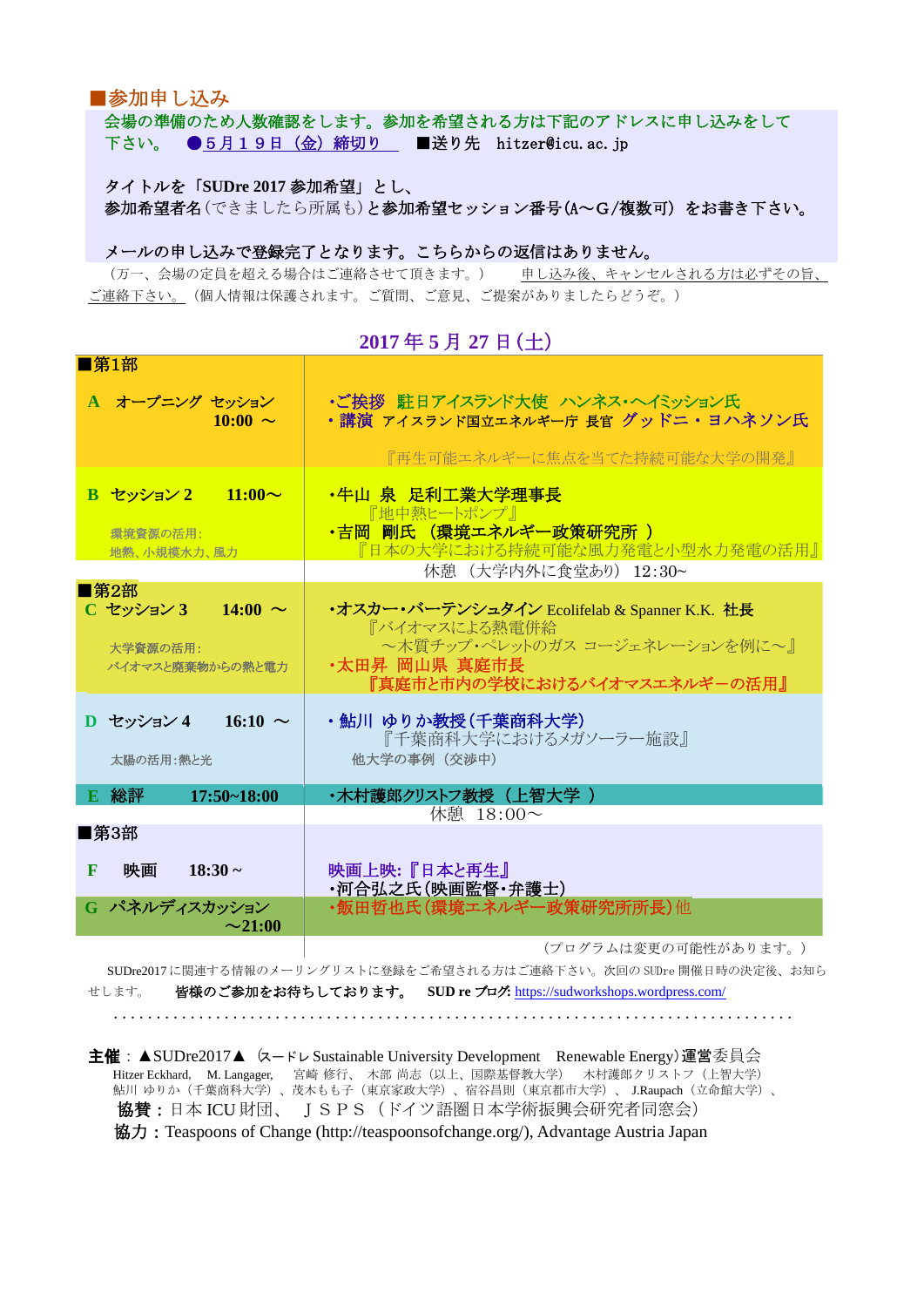

# Sustainable University Development with Focus on Renewable Energy

## ■Workshop■

### **- How universities can promote sustainability through renewable energy – 27th May 2017, International Christian University, Tokyo, Japan**



image: http://www.publicdomainpictures.net/view-image.php?image=71824

**Program (preliminary)** Date: 15 April 2017 – Status: All information about speakers and topics subject to change. Please send comments and feedback to: Eckhard Hitzer ([hitzer@icu.ac.jp](mailto:hitzer@icu.ac.jp)).

We want to *invite* you to International Christian University (ICU) in Mitaka/Tokyo on **Saturday, 27th of May 2017** for a one day workshop on *Sustainable University Development with Focus on Renewable Energy (SUDre2017)*. We intend to cover all aspects of renewable energy in the Japanese university context (planning, design, finance, operation and maintenance, economic benefits) for geothermal, solar (rooftop PV, mega solar, and heat collectors), biomass energy, energy from waste, wind and hydropower.

**Keynote:** Prof. Gudni A. Johannesson (General Director of Icelandic National Energy Authority, [http://www.nea.is/\)](http://www.nea.is/)

#### **Date: Saturday, 27th of May 2017**

**Time:** 10:00am - 18:00 (doors open 9:30am) followed by creative evening event (18:30-21:00) **Venue:** Administration Building, Room A 203, 2nd Floor, at ICU in Mitaka (Western Tokyo) **Access + Map:** Administration Bldg. No 19 on <http://www.icu.ac.jp/en/about/access/index.html> **Languages:** English + Japanese (simultaneous translation E/J, J/E) **SUD blog:** <https://sudworkshops.wordpress.com/>